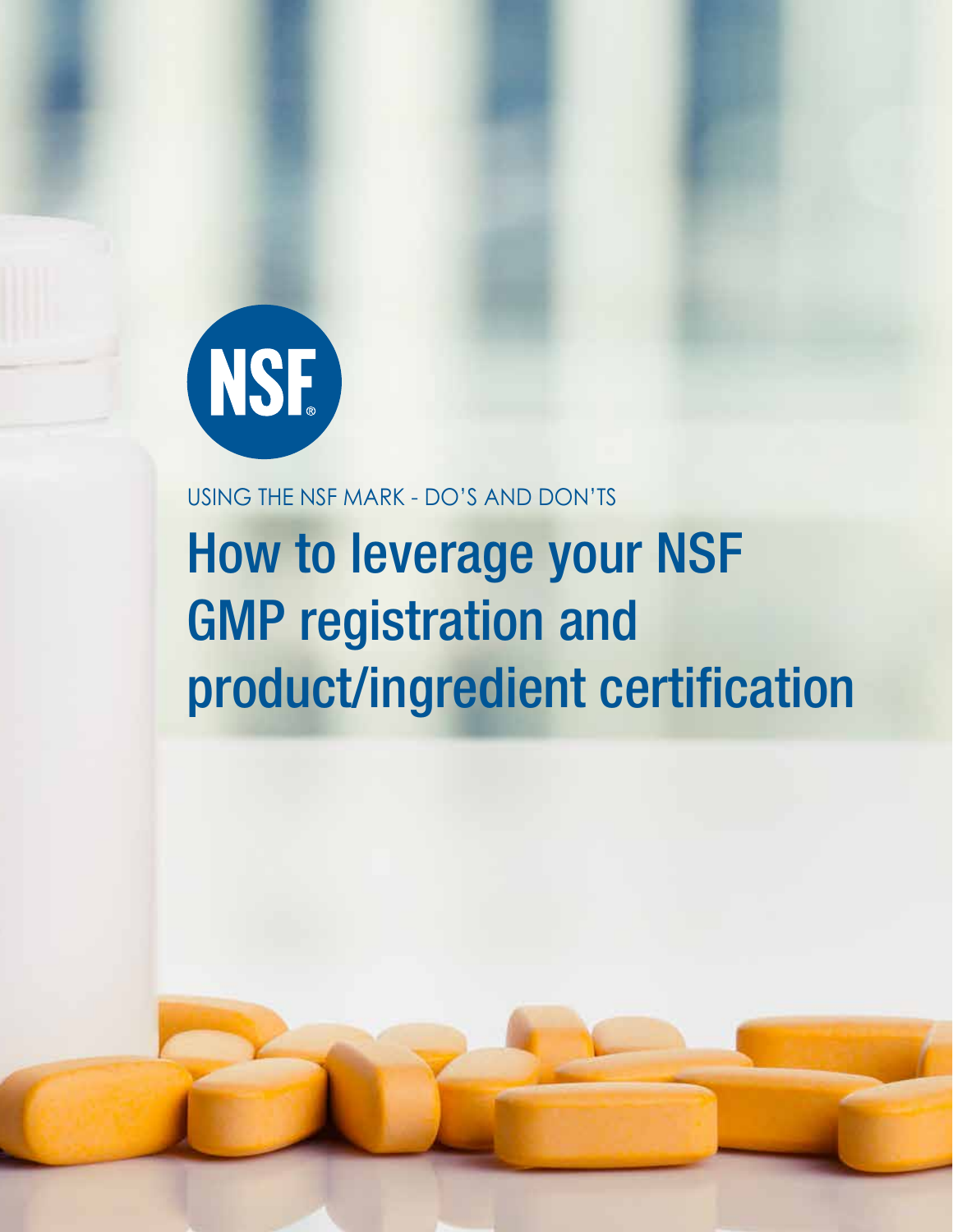

Dear Valued Customer,

NSF would like to congratulate you on your NSF Registration/Certification!

Now that you have demonstrated your commitment to continued safety and quality, it is time to announce this accomplishment to current and potential customers. Start leveraging your certification to help grow and develop your company.

This marketing tool kit is customizable so that you can showcase your certification, expand into new markets and show that your products meet or exceed all safety standards set for the dietary supplement industry, from a local to an international level.

Please review these materials and contact us if you have any questions.

Sincerely,

of them

Dr. Cheryl A. Luther General Manager Dietary Supplements, Sports Nutrition, Beverage Quality NSF International cluther@nsf.org www.nsf.org or www.nsfsport.com

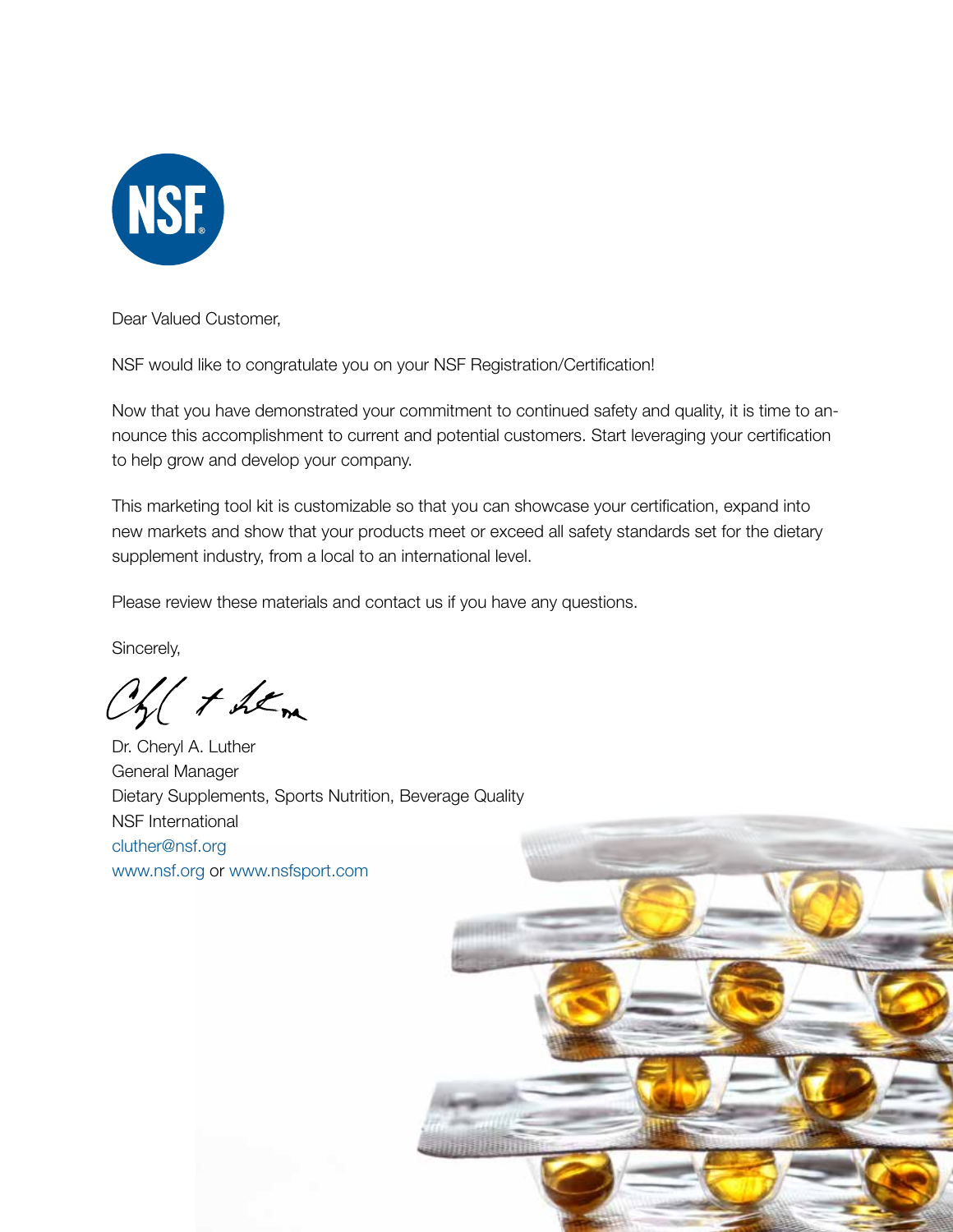# About NSF International

NSF International is a global independent organization that writes standards and protocols, and tests and certifies products for the food, water and consumer goods industries to minimize adverse health effects and protect the environment. NSF operates in over 150 countries, providing world class services through rigorous quality management systems and a continuous process of calibration. Founded in 1944, NSF is a Pan American Health Organization/World Health Organization Collaborating Center on Food Safety, Water Quality and Indoor Environment.

# Dietary Supplement Division

### What does it mean to work with NSF Dietary Supplement Division?

NSF's Dietary Supplement Program offers exclusive third-party auditing, product testing, development and training to help your company maintain the highest safety and quality possible. This certification is not mandated by any regulatory agency or governmental body, which shows your commitment to your customer's health. NSF registration and certification provides peace of mind and shows your customers that you are committed to the excellence of your products.

### Benefits of Working with NSF Dietary Supplements

Among the many benefits of working with NSF Dietary Supplements Division, some of the major ones include:

- > Product differentiation
- > Brand protection
- > NSF's ability to bundle other certifications, saving you time and money
- > Calibrated auditors, knowledgeable staff and access to industry professionals
- > Your certified product(s) featured on the NSF Dietary Supplements Listings
- > Use of the NSF Mark
- > Increased confidence in your brand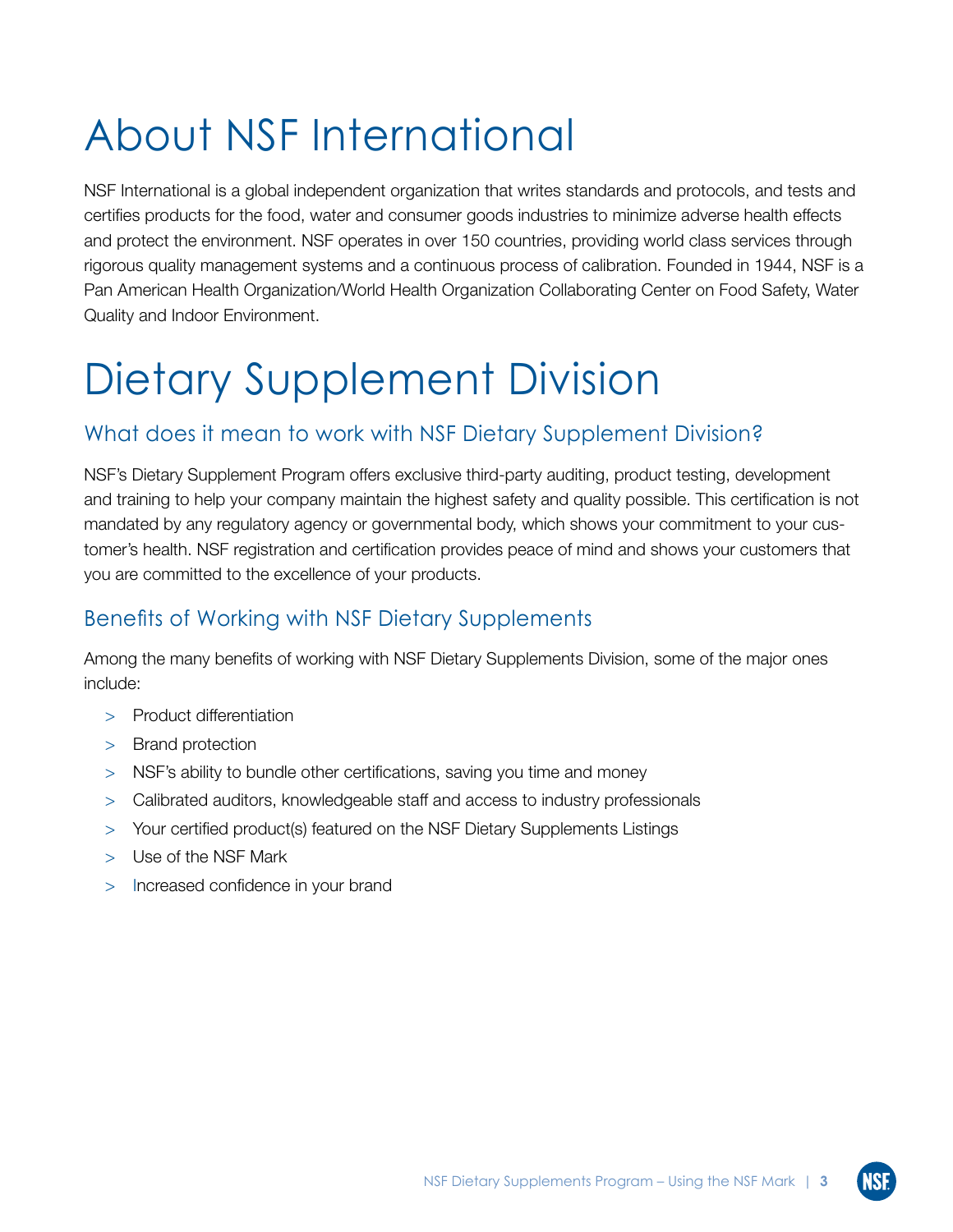# Marks Usage

After registration of your facility or testing of your product, NSF will provide you with the appropriate marks to use in advertising as well as product labels. Below are the rules that have been created around each of the service offerings. Please contact NSF Dietary Supplements marketing team if you have any questions concerning the usage of the marks.

|                                                                                 | <b>GMP REGISTERED</b>                                                             | *PRODUCT CERTIFICATION                                                                            | *NSF CERTIFIED FOR SPORT®                 |
|---------------------------------------------------------------------------------|-----------------------------------------------------------------------------------|---------------------------------------------------------------------------------------------------|-------------------------------------------|
|                                                                                 | <b>INSET</b><br><b>GMP Registered</b>                                             | <b>NSF</b><br><b>Contents Tested &amp; Certified</b>                                              | <b>NSF</b><br><b>Certified for Sport®</b> |
| <b>MARKETING MATERIALS</b><br>(BROCHURES, TRADE SHOW BOOTH<br>AND SOCIAL MEDIA) |                                                                                   |                                                                                                   |                                           |
| <b>WEBSITE</b>                                                                  |                                                                                   |                                                                                                   |                                           |
| <b>ADVERTISEMENTS</b><br>(WEB AND PRINT)                                        |                                                                                   |                                                                                                   |                                           |
| <b>BUSINESS CARDS</b>                                                           |                                                                                   |                                                                                                   |                                           |
| <b>NSF MARK PERMITTED ON</b><br>PRODUCT PACKAGING                               |                                                                                   |                                                                                                   |                                           |
|                                                                                 | <b>GMP facilities cannot use</b><br>the mark or any mention of<br>NSF on products | *Any mention or reference to NSF Product Certification<br>must include name of certified product. |                                           |

The color of the mark should either be NSF blue, black or reversed white with a black outline. No other colors of the mark are to be used.



For questions or concerns about color usage of the mark, please contact dsmarketing@nsf.org.

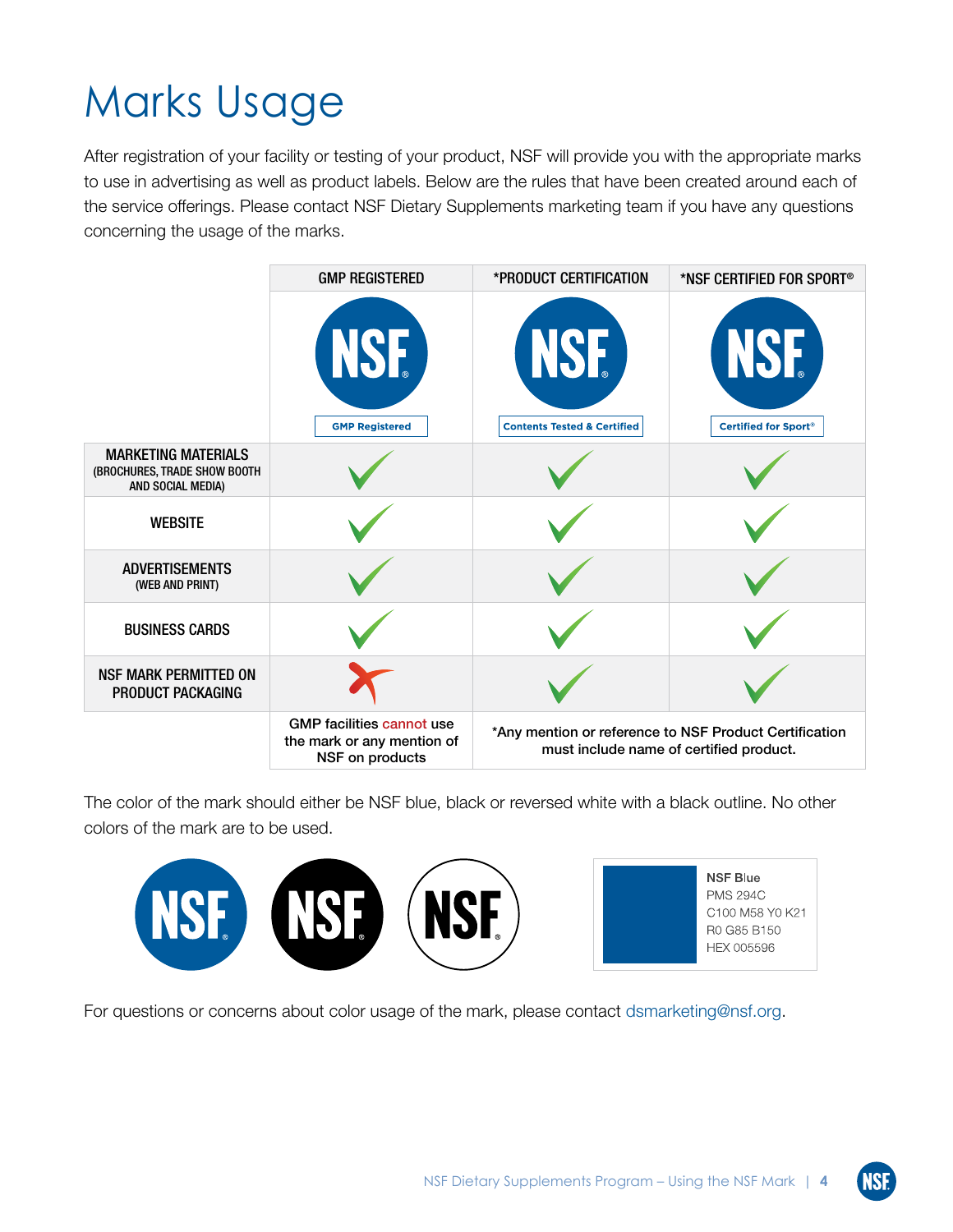# Benefits of Using the NSF Mark

Use the NSF Mark to demonstrate your commitment to quality to your clients. The NSF mark:

- > Increases the acceptance of your company or service. Your clients, potential clients, regulators, distributors, retailers and dealers are all more inclined to trust literature, advertising and promotion that bear the NSF mark.
- > Builds confidence and trust in your company or service. When your clients see the NSF mark next to your company's name or in an advertisement, they know that your business has been evaluated by a third-party, non-biased organization and has successfully met the requirements of a standard.
- > Allows for easier entry into new markets. Whether it's a new industry segment or a new international market, the NSF mark on advertising and literature makes it easier to reach potential clients.
- > Provides a faster communications tool. The challenge for any company is to communicate its quality quickly and effectively. The NSF mark is one tool that does this. It is a small mark with a giant message.
- > Gives your company and its services additional exposure. With the NSF mark, your company's exposure is greatly increased through NSF online listings.
- > Reduces marketing costs. Credibility and confidence come faster with independent certification, which reduces marketing expenses for that purpose.
- > Increases sales. When you combine all of the advantages, the bottom line is that the NSF mark will help increase sales. But this is only true for a company that consistently uses it, prints it, displays it and promotes the fact that the company is qualified to bear this valuable mark.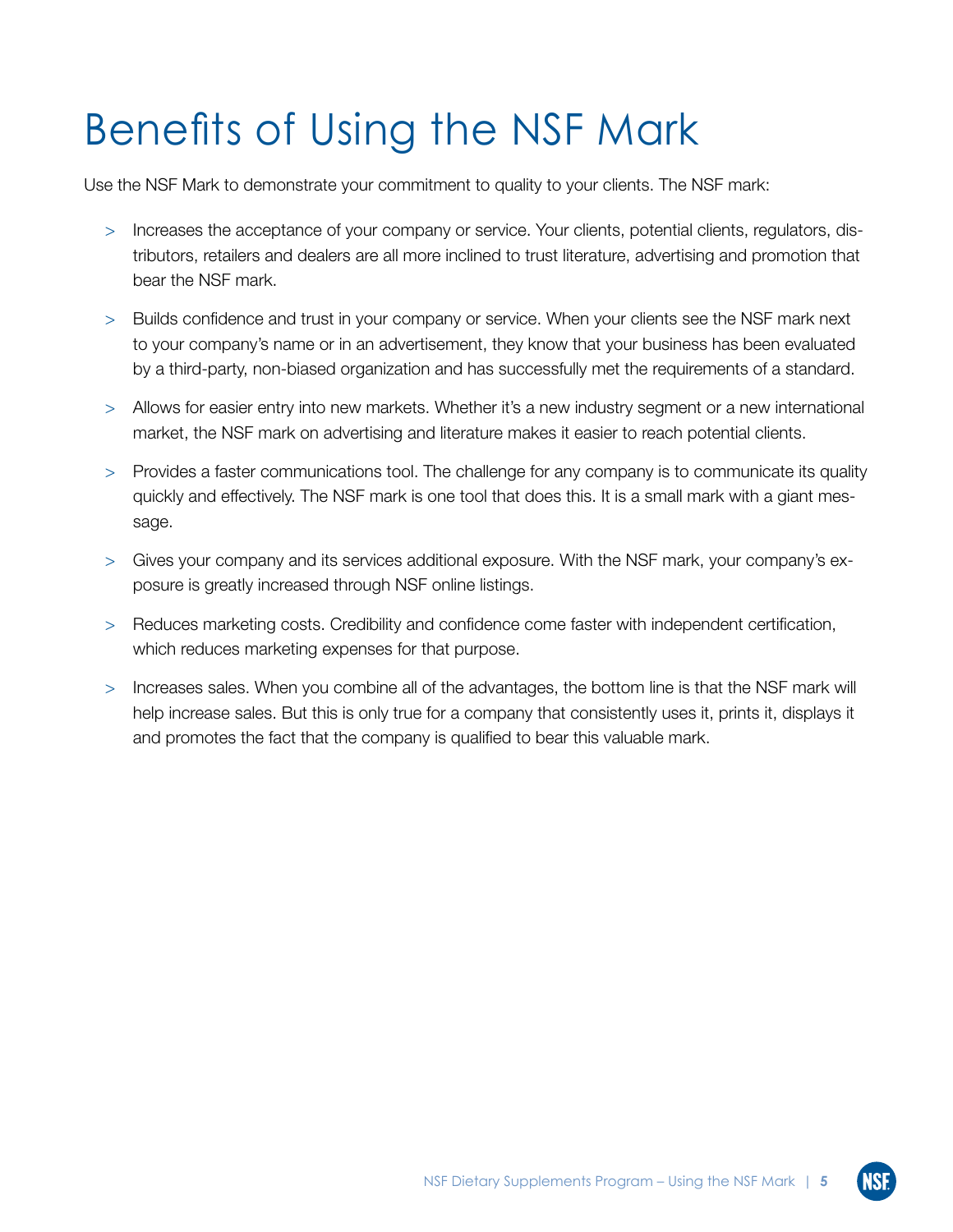# Approved Copy

#### Getting the message out

Announcing your certification on your website lets consumers and regulatory bodies know what differentiates your product. Below is a template of approved text about your registration/certification that can be used on your company's website as well as any marketing materials.

### GMP Registration

Good manufacturing practices (GMPs) are guidelines that provide a system of processes, procedures and documentation to assure a product has the identity, strength, composition, quality and purity that appear on its label. These GMP requirements are listed in Section 8 of NSF/ANSI 173 which is the only accredited American National Standard in the dietary supplement industry developed in accordance with the FDA's 21 CFR part 111.

NSF International's GMP Registration Program enables manufacturers to become independently registered by NSF to meet GMP requirements. The program is open not just to manufacturers of dietary supplements but also to manufacturers of ingredients and raw materials, as well as distribution, warehousing and packaging companies, who want to demonstrate their commitment to public safety.

### Product Certification

NSF certification ensures that dietary supplements do not contain unacceptable levels of contaminants. NSF developed the only American National Standard for dietary supplements (NSF/ANSI 173) with participation from a balanced stakeholder group including the U.S. Food and Drug administration (FDA), National Institutes of Health (NIH), other federal agencies, state regulatory agencies, manufacturers, retailers, industry trade associations and consumer groups. NSF has worked for over a decade with sports organizations, anti-doping agencies and supplement manufacturers to evaluate and test these products and to help ensure their quality and safety.

### NSF Certified for Sport®

The NSF Certified for Sport® Program helps athletes, coaches and trainers make more informed decisions when choosing sports supplements. The program is recognized by the NFL, NFL Players Association, MLB, MLB Players Association, PGA, LPGA and Canadian Centre for Ethics in Sports.

The NSF certification mark on your products helps athletes of all levels buy your supplements with confidence. Certified supplements must meet rigorous standards that include comprehensive lab testing and extensive evaluation of the manufacturing process to ensure contaminated substances or hidden ingredients are not added to a product.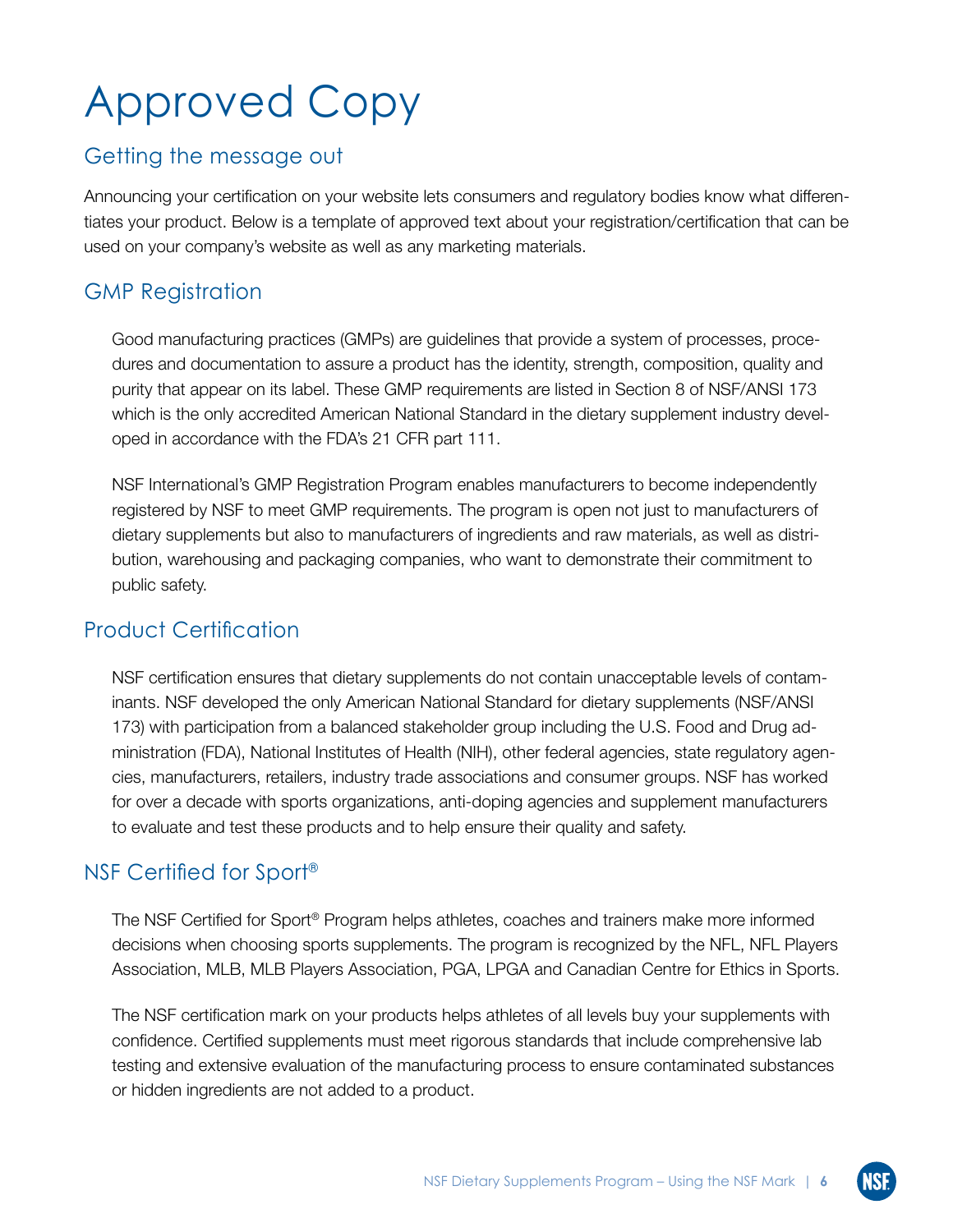### Press Release announcing your GMP Registration

#### Getting the message out to the media

Now that you've obtained NSF registration/certification, it's important to let the media know to gain news coverage. Below you'll find the press release template available for your use. Highlighted fields have been left empty so you can customize them for your company's certified product(s).



You must get final approval from NSF before distributing this to the media. Please send your completed template to:

Kelly Ingerly Communications Specialist Phone: +1 (734) 827-6850 Email: kingerly@nsf.org Location: Ann Arbor, MI, USA

For Product certification and Certified for Sport<sup>®</sup> templates please contact dsmarketing@nsf.org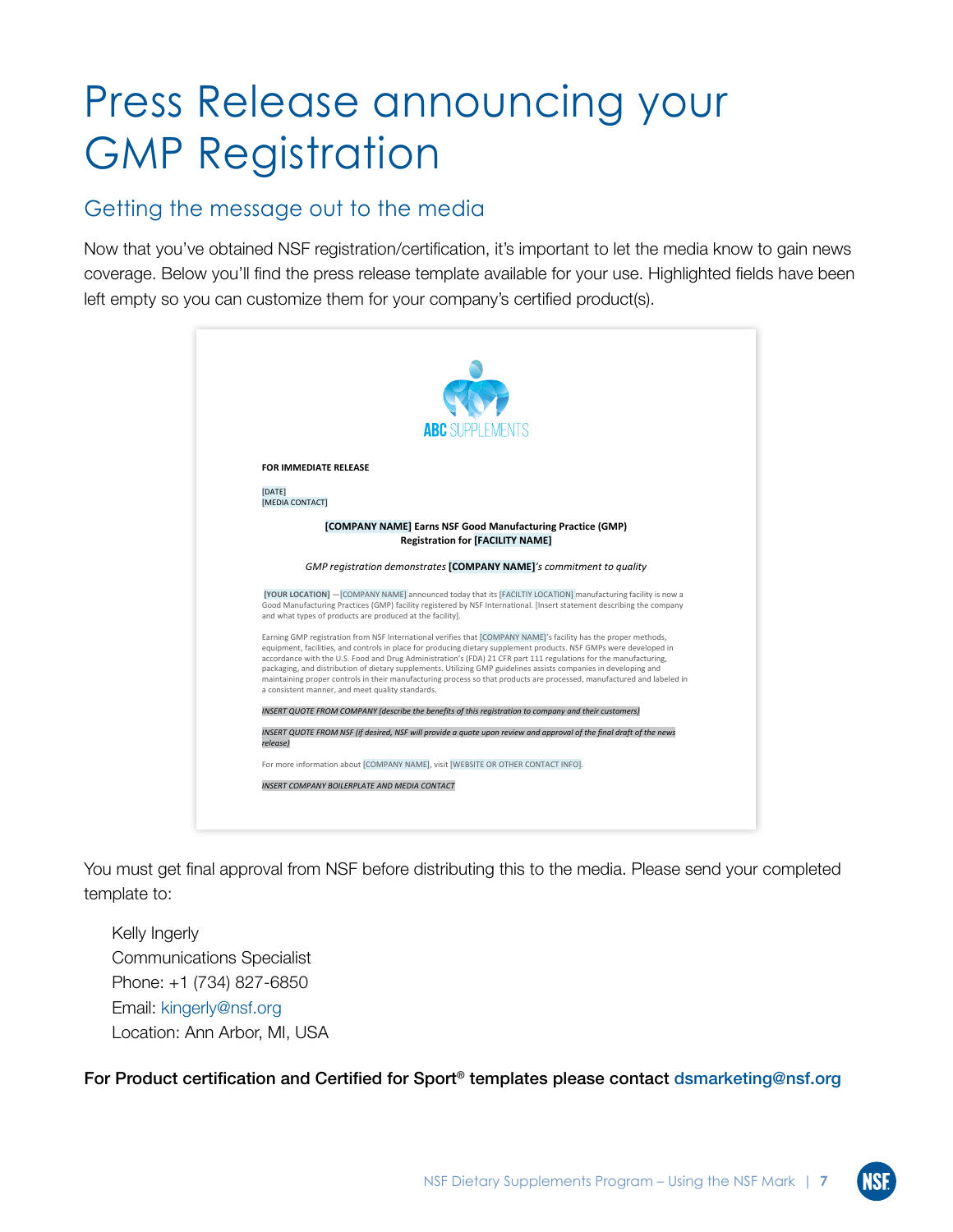# Sharing your news via e-mail

Web Version | Forward this email to a friend

Now that you are NSF Certified for Sport®, it's important to let your existing and potential customers know your product meets NSF's rigorous quality and safety standards. There's no better way to do this than to send out an email announcement, as shown below.

This e-card will allow you to alert industry personnel, existing and potential clients on your contact list about your new certification.





NSF congratulates COMPANY for completing the requirements of the NSF Certified for Sport® Program **PRODUCT NAME(S)** Lot # 0123456789





Teams, Players, Athletic Trainers, Dietitians and Strength Coaches - If you are interested in learning more about Scivation<sup>16</sup> products, please contact SALES PERSON by emailing EMAIL@DOMAIN.COM. calling TELEPHONE # or visit their website: WWW.DOMAIN.COM

For meeting all requirements, certified products bear the NSF Certified for Sport® Mark on their labels to show athletes, coaches and consumers that the product has met NSF's stringent criteria.



These products will also be listed on www.nsfsport.com



789 N. Dixboro Road, Ann Arbor, MI 48105 734 827 6856 Certifiedfor Sport@nsf.org | www.risfsport.com

Contact marketing at dsmarketing@nsf.org with the following information:

- > Your company name
- > Company logo
- > Certified product name(s)
- > An image of the product(s)
- > Contact information for the individual responsible for sales at your company
- > Company email address

Once you've provided this information, we'll send out this customized e-card for you.

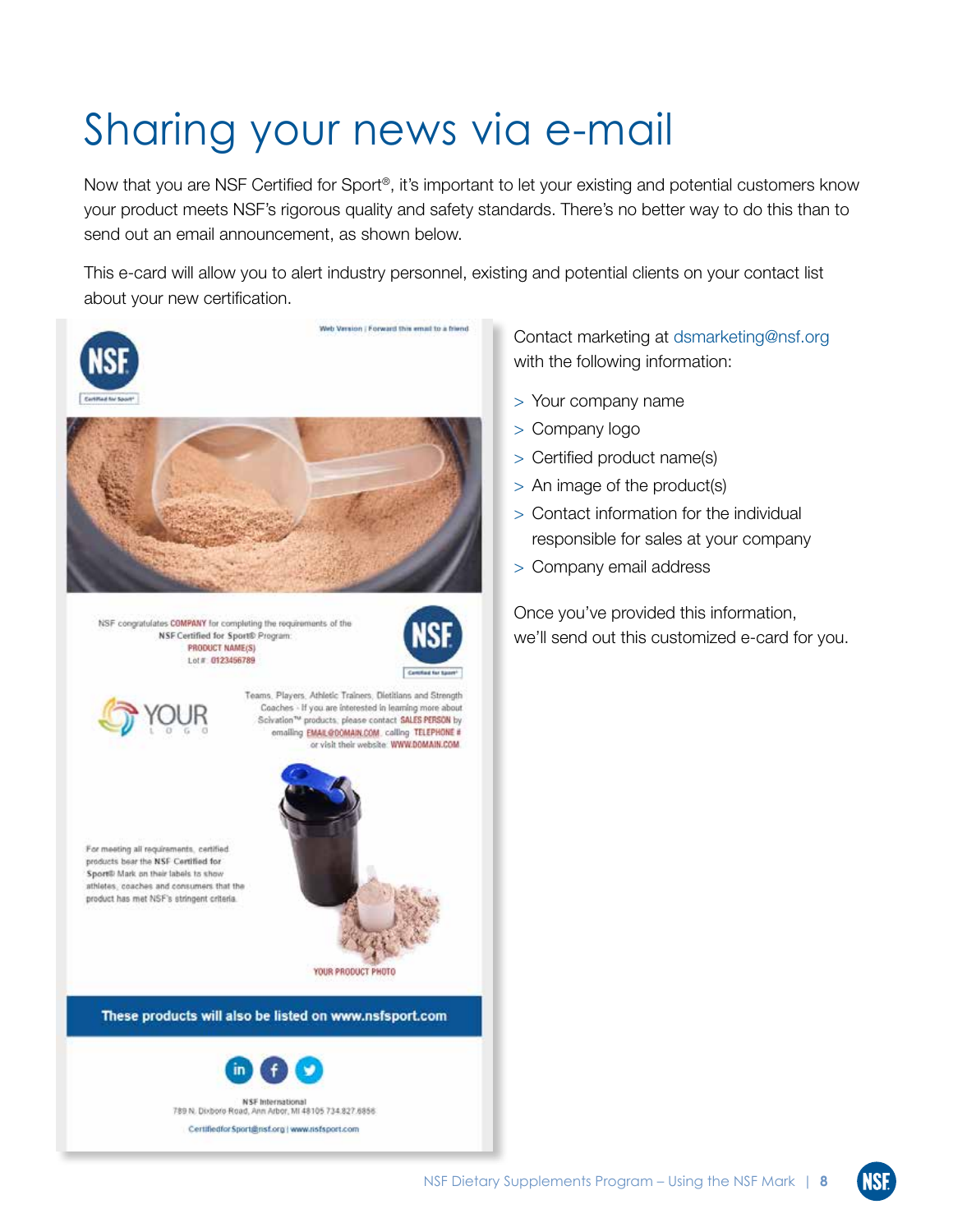### Placards

### Getting the message out to relevant industry personnel

To assist in promoting your certification, contact your NSF Project Manager for complimentary signs and placards to use at your company headquarters, events and tradeshows where your brand is on display. We also have a variety of downloadable logos for your use and are happy to help you customize artwork to incorporate the NSF logo in ways that are permissible.



*G-0092 Large Placard 10" x 17" (w/velco)*



*G-0005 Placard 6" x 10"*



*G-0152 Placard 6" x 10"*

**NSF**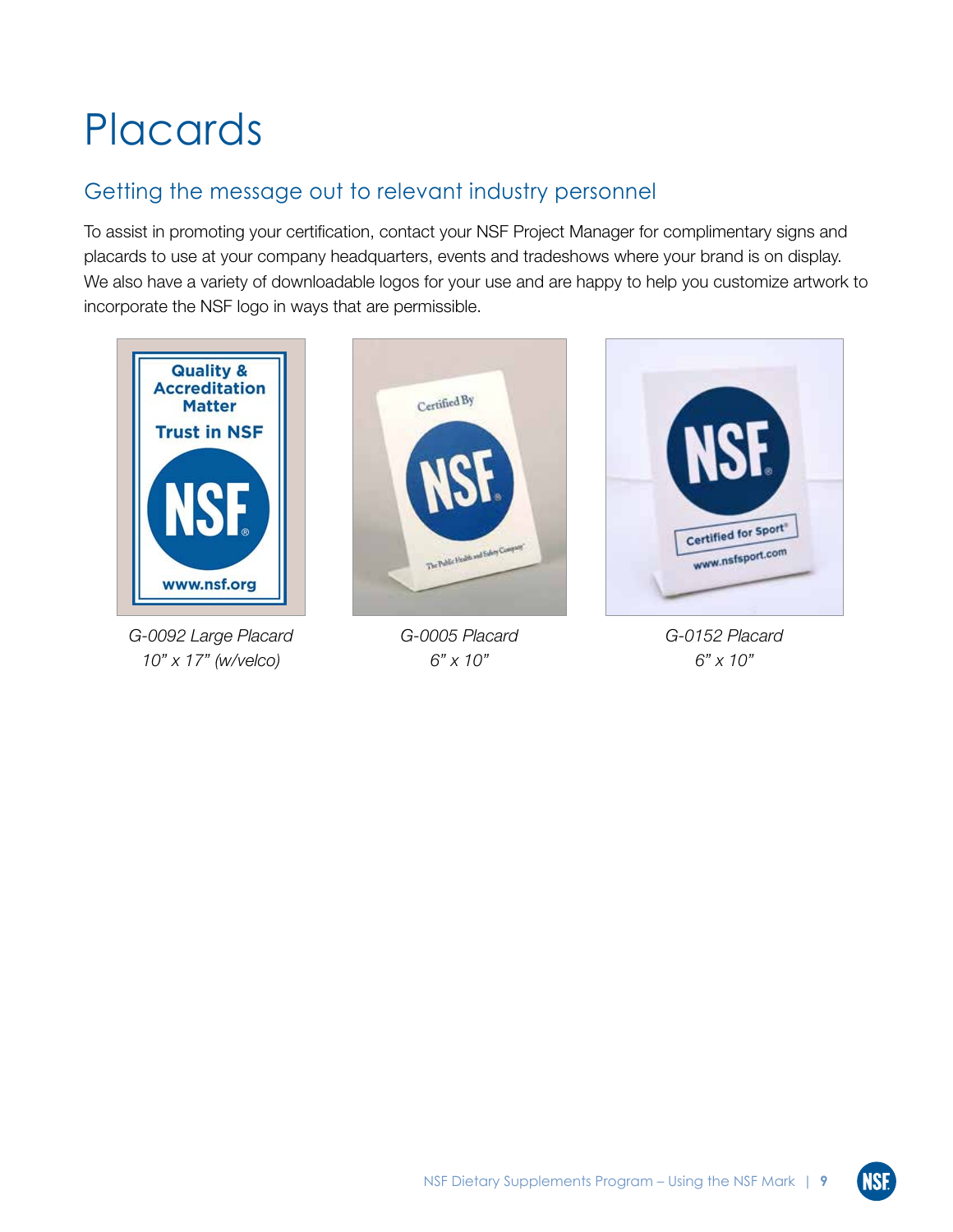# NSF GMP Facility Certificate

### Display your achievement

Upon completion of your registration, your company will be added to NSF's online listings. This database features all NSF certified products – giving your brand more exposure. The Dietary Supplement listings are updated every 24 hours and can be found by visiting www.nsf.org/certified-products-systems. Don't forget to add the link to the listings page on your website.

The NSF Listings are one of the number one places that potential customers and big businesses look to find brands that differentiate themselves by pursuing the safety and quality of their products. The NSF Dietary Supplement Listings alone have more than 17,000 page views in one year.

Below is a Listing certificate example; a customized version will be sent out to your company annually as you maintain certification. This can be used in trade presentations, RFPs and displayed at your facility or corporate headquarters.

**NSF International** 789 N. Dixboro Road, Ann Arbor, Michigan 48105 USA  $(800)$  673-6275 ABC Company, Inc. Facility: 123 Main Street, Any Town, MI 48105 has been assessed by NSF International and found to be in compliance with: **GMP Requirements in NSF/ANSI Standard 173, Section 8 DIETARY SUPPLEMENTS**  $\left( \mathsf{R}\right)$ General Manager Name v fi - Varsion fio <General Manager Title> ification: April 3, 2002 mber 31, 2014

Contact your NSF Project Manager for additional copies or electronic versions.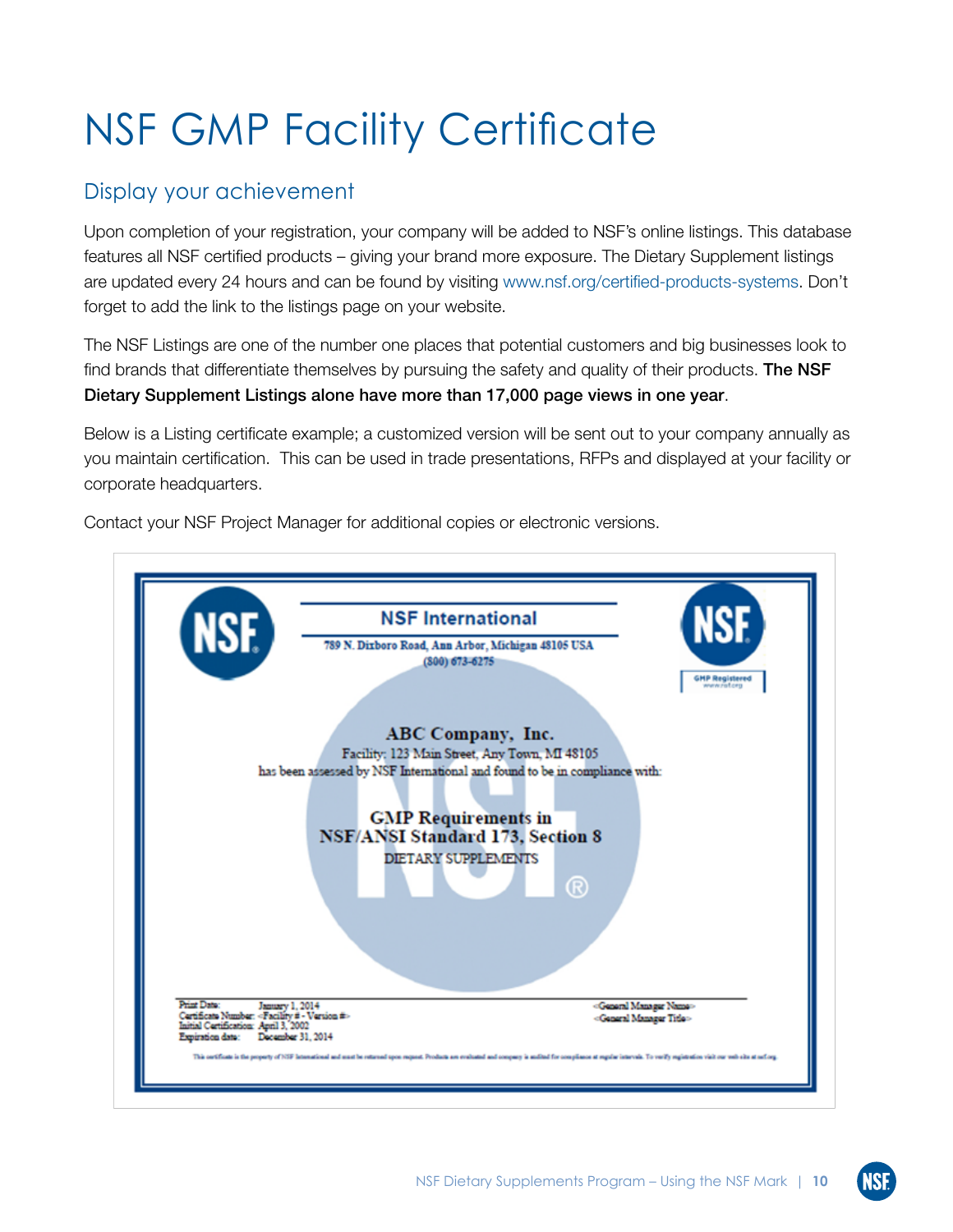

For any questions about policies or trademark information, please contact dsmarketing@nsf.org.